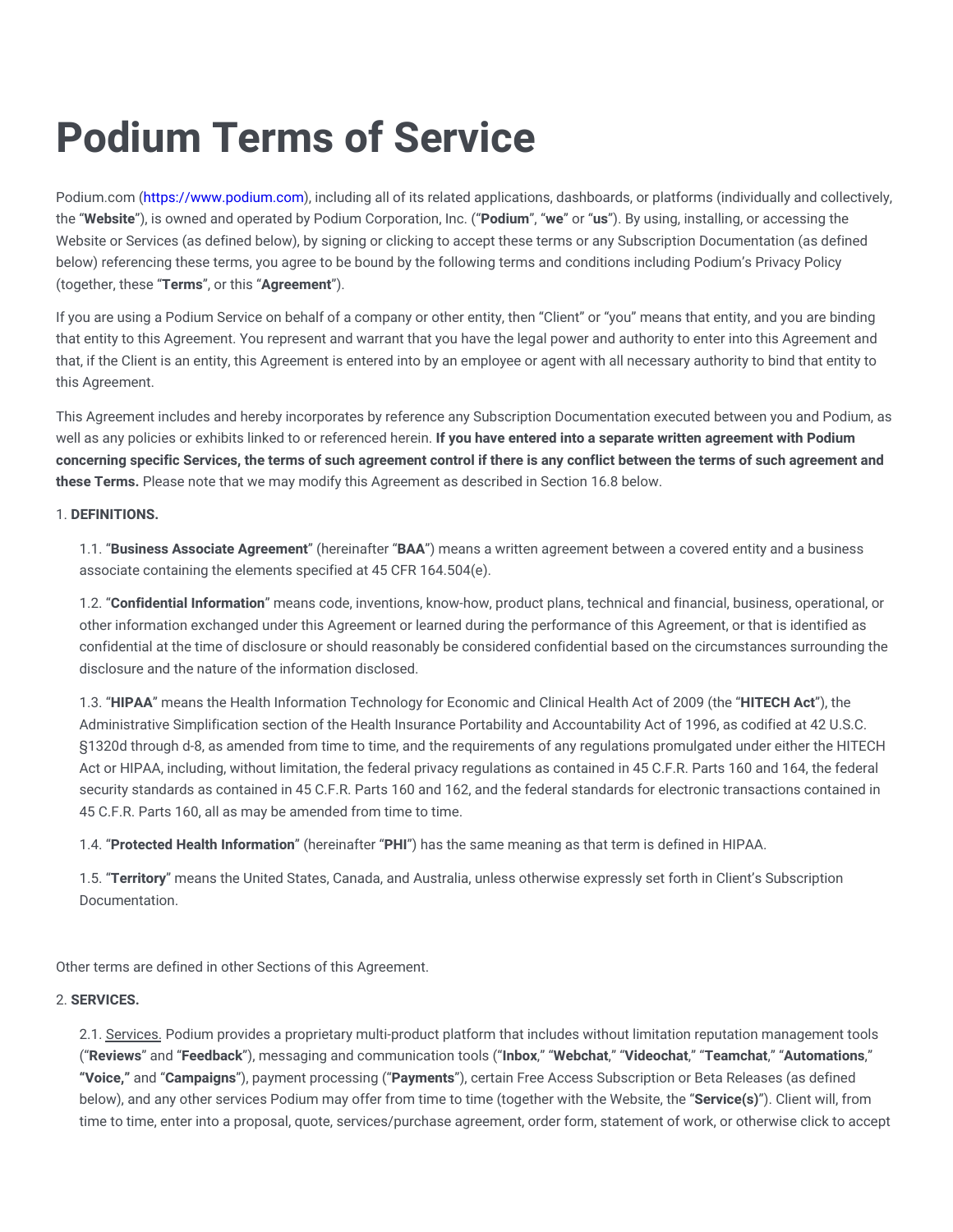or agree to an online registration form, which references this Agreement ("**Subscription Documentation**") and details the Services ordered from Podium and, if applicable, the usage limits or other scope of use descriptions for the Services (including without limitation any usage or volume limits, numerical limits on Authorized Users, and descriptions of product feature levels) (the "**Scope of Use**"). Client may be provided the option to purchase certain Services as part of a package or bundle offer (each, a "**Bundle**"), as detailed in the applicable Subscription Documentation. Podium has no obligation to provide any services or perform any tasks not specifically set forth in this Agreement, including any applicable Subscription Documentation.

2.2. Alteration of Subscription Documentation. Any amendments or modification to any existing Subscription Documentation must be agreed to in writing by the parties. Podium has no obligation to perform any Services under the amended Subscription Documentation until the parties have agreed to the effect of such changes on the applicable Fees.

2.3. Modification of the Services. Podium reserves the right to modify or discontinue the Services at any time (including by limiting or discontinuing certain features of the Services), or to alter the offering of the Services (including by adding, limiting, or discontinuing certain Bundle offers) temporarily or permanently. Podium also reserves the right to replace certain Services and Bundles with functionally equivalent Services or Bundles, at its sole discretion. In the event Podium makes any modification or alteration to the Services or the offering thereof that has a material adverse effect on the functionality of the Services ordered under your Subscription Documentation, Client may terminate this Agreement and receive a pro-rated refund of pre-paid unused Fees for the remainder of Client's Subscription Term (as defined below).

2.4. Additional Terms. Client's subscription to or use of certain Services may be subject to additional terms, policies, rules, or guidelines applicable to the Services or certain features of the Services that we may post on or link to from the Services (the "**Additional Terms**"). For example, if you elect to use Podium Payments, your use is subject to the Podium Payments Service Terms (currently available at [https://legal.podium.com/#paymentstos-us\)](https://legal.podium.com/#paymentstos-us). To the extent applicable, all Additional Terms are incorporated by this reference into, and made a part of, these Terms.

## 3. **USE RIGHTS; RESTRICTIONS.**

3.1. Use of Services. Subject to all terms and conditions of this Agreement, including any Additional Terms, Podium grants Client a non-exclusive, non-transferable, non-sublicensable, revocable, limited right and license during the applicable Subscription Term and within the Territory (to the extent available in the Territory) to: (a) install and use an object code copy of any mobile application associated with the Services; and (b) access and use the Services, designated on Client's Subscription Documentation solely for Client's internal business purposes, but only in accordance with this Agreement, Podium's Acceptable Use Policy ("**Acceptable Use Policy**") (currently available at [https://legal.podium.com/#aup-us\)](https://legal.podium.com/#aup-us), the applicable Subscription Documentation, and all applicable Scope of Use descriptions. Although the Services may be accessible worldwide, Podium makes no representation that the Services are appropriate or available for use in locations outside the Territory (or that all products or features of the Services are available throughout the Territory). Furthermore, accessing the Services from territories where their content or use is illegal is prohibited. Those who choose to access the Services from other locations do so at their own initiative and are responsible for compliance with local laws and any costs associated with access or use outside the Territory. You may not use or export the Services in violation of U.S. export laws and regulations.

3.2. Account Registration. Client will register for a Podium account in order to access or receive the Services. Account information must be accurate, current, and complete, and will be governed by Podium's Privacy Policy (currently available at [https://legal.podium.com/#privacypolicy-us\)](https://legal.podium.com/#privacypolicy-us) as may be amended from time to time. Client agrees to keep its account information up to date so that Podium may send notices, statements, and other information by email or through Client's account. By using or accessing the Website, Client agrees and consents to Podium's use of cookies in accordance with the terms of Podium's Privacy Policy. You are solely responsible for all use of the Services account. Podium will not be liable for any loss or damage arising from unauthorized use of Client's account.

3.3. Eligibility and Use by Others. By agreeing to these Terms, Client warrants that it and its employees and contractors whom Client has authorized to access the Services on its behalf ("**Authorized Users**"): (a) are over 18 years old; (b) have not previously been suspended or removed from the Services; and (c) will comply with all applicable laws when using the Services. Client may permit its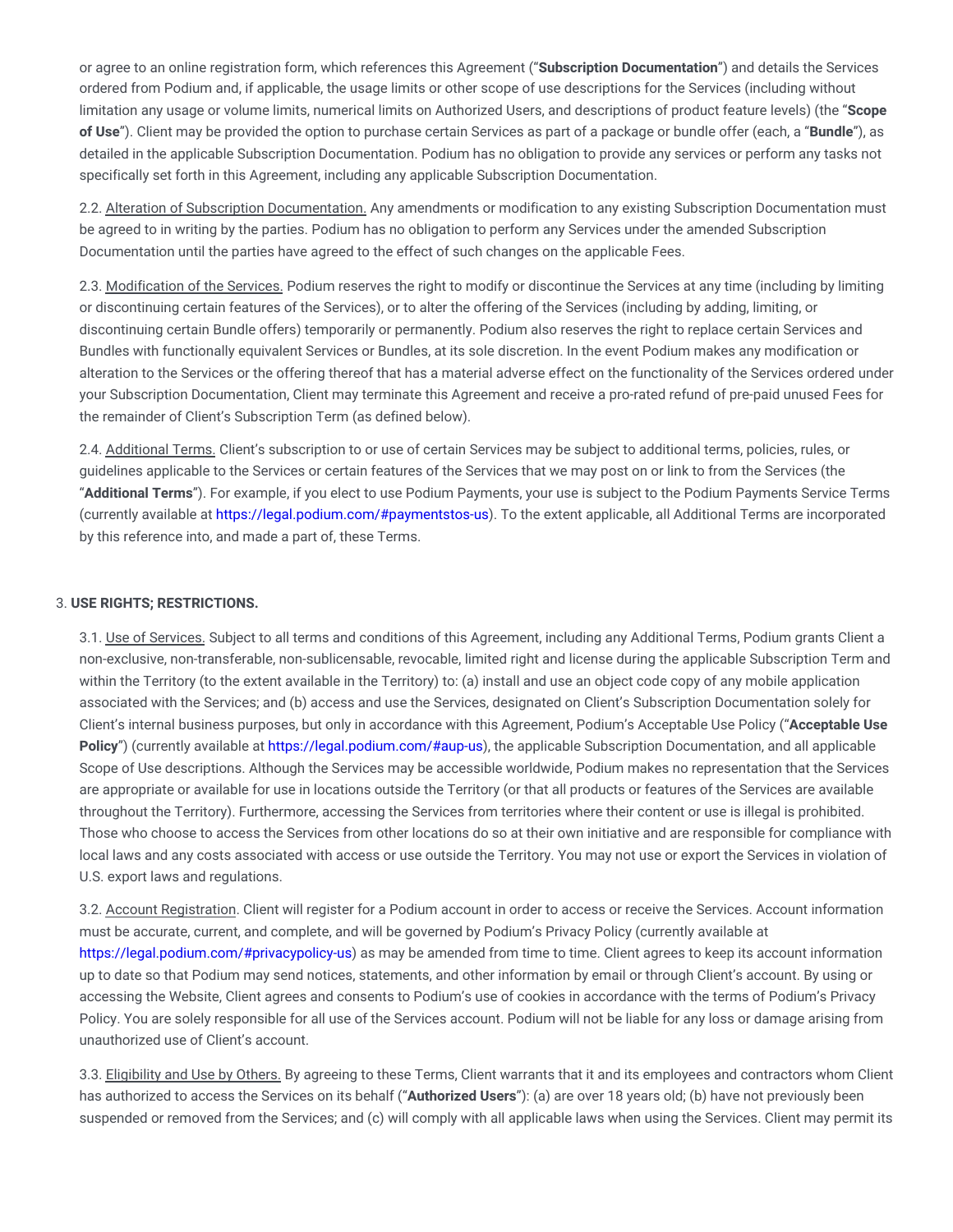Authorized Users to use the Services provided their use is for Client's benefit only and remains in compliance with this Agreement. Authorized Users are and will be subject to the applicable terms and conditions of this Agreement which may be communicated by posting to the Website or on a click-through basis to Authorized Users upon access to the Services and/or Website.

3.4. Responsibility for Authorized Users. Client will be responsible and liable for all Authorized Users' use and access and their compliance with the terms and conditions herein. Client will be solely responsible for authorizing and creating user IDs, passwords, and other access credentials for Authorized Users. Client is solely responsible for determining its Authorized Users and restricting and/or terminating the rights of such users during the Subscription Term, as Client deems appropriate. Provided, however, Podium may, in its sole discretion, suspend any Authorized User's access to the Services. Client is solely responsible for ensuring that any user IDs, passwords, and other access credentials (such as API tokens) for the Services are kept strictly confidential and not shared with any unauthorized person. Additionally, Client is solely responsible for complying, and ensuring its Authorized Users comply, with all laws applicable to Client. Client will be solely responsible for any and all actions taken using its and its Authorized Users' accounts, passwords or access credentials. Client must notify Podium within twenty-four (24) hours of any breach of security or unauthorized use of its account. Use by all Authorized Users in aggregate will count towards any applicable Scope of Use restrictions.

3.5. Use by Customers. Any person that is a client, customer, or patient of Client, or that is a potential client, customer, or patient of Client ("**Customer(s)**") who accesses and/or uses the Services, including via Client's website, are subject to the Acceptable Use Policy and such other terms as may be provided by Podium from time to time, which includes Podium's right to remove or disable access to any Customer or content or resource that violates the Acceptable Use Policy.

3.6. General Restrictions. Client must not (and must not allow any third party to): (a) rent, lease, copy, transfer, sublicense, or provide access to the Podium Technology (as defined below) to a third party (except Authorized Users as specifically authorized above); (b) incorporate the Podium Technology (or any portion thereof) into, or use it with or to provide, any site, product, or service; (c) use the Podium Technology (or any portion thereof) for time-sharing purposes or for a third party's benefit; (d) publicly disseminate information regarding the performance of the Podium Technology (which is deemed Podium's Confidential Information); (e) modify or create a derivative work of the Podium Technology or any portion thereof; (f) reverse engineer, disassemble, decompile, translate, or otherwise seek to obtain or derive the source code, underlying ideas, algorithms, file formats, or non-public APIs to any Podium Technology or Services, except to the extent expressly permitted by applicable law and then only upon advance notice to Podium; (g) break or circumvent any security measures or rate limits for Services; (h) distribute any portion of the Podium Technology other than as specifically permitted above; (i) use the Services in violation of the Acceptable Use Policy; or (j) remove or obscure any proprietary or other notices contained in the Podium Technology including in any reports or output obtained from the Podium Technology.

3.7. Beta Releases and Free Access Subscriptions. Subject to Client's compliance with the terms of this Agreement, Podium may provide Client with certain Services for free or on a trial basis (a "**Free Access Subscription**") or with "alpha", "beta", or other earlystage Services, integrations, or features ("**Beta Releases**") for the Subscription Term set forth in the applicable Subscription Documentation (if applicable). This Section and any relevant Additional Terms will apply to any Free Access Subscription or Beta Release (even if a Beta Release is provided for a fee or counts towards Client's Scope of Use allocations) and supersedes any contrary provision in this Agreement. For the avoidance of doubt, Section 6 (Availability of Services; Support) will not apply to any Free Access Subscription or Beta Releases. Podium may use good faith efforts in its discretion to assist Client with Free Access Subscriptions or Beta Releases. Without limiting the other disclaimers and limitations in this Agreement, TO THE EXTENT PERMITTED UNDER APPLICABLE LAW, CLIENT AGREES THAT ANY FREE ACCESS SUBSCRIPTION OR BETA RELEASE IS PROVIDED ON AN "AS IS" AND "AS AVAILABLE" BASIS WITHOUT ANY WARRANTY, SUPPORT, MAINTENANCE, STORAGE, SLA, OR INDEMNITY OBLIGATIONS OF ANY KIND. WITH RESPECT TO BETA RELEASES, CLIENT FURTHER ACKNOWLEDGES AND AGREES THAT BETA RELEASES MAY NOT BE COMPLETE OR FULLY FUNCTIONAL AND MAY CONTAIN BUGS, ERRORS, OMISSIONS, AND OTHER PROBLEMS FOR WHICH PODIUM WILL NOT BE RESPONSIBLE. ACCORDINGLY, ANY USE OF A BETA RELEASE IS AT CLIENT'S SOLE RISK. You may choose to use Beta Releases at your sole discretion. Podium makes no guarantees or promises with respect to the continued availability of any Free Access Subscriptions or Beta Releases or that future versions of a Beta Release will be released or will be available under the same commercial or other terms. Podium may discontinue Beta Releases at any time, in our sole discretion, and decide not to make any Beta Releases generally available. Notwithstanding anything to the contrary herein, Podium may terminate Client's right to use any Free Access Subscription or Beta Release at any time for any reason or no reason in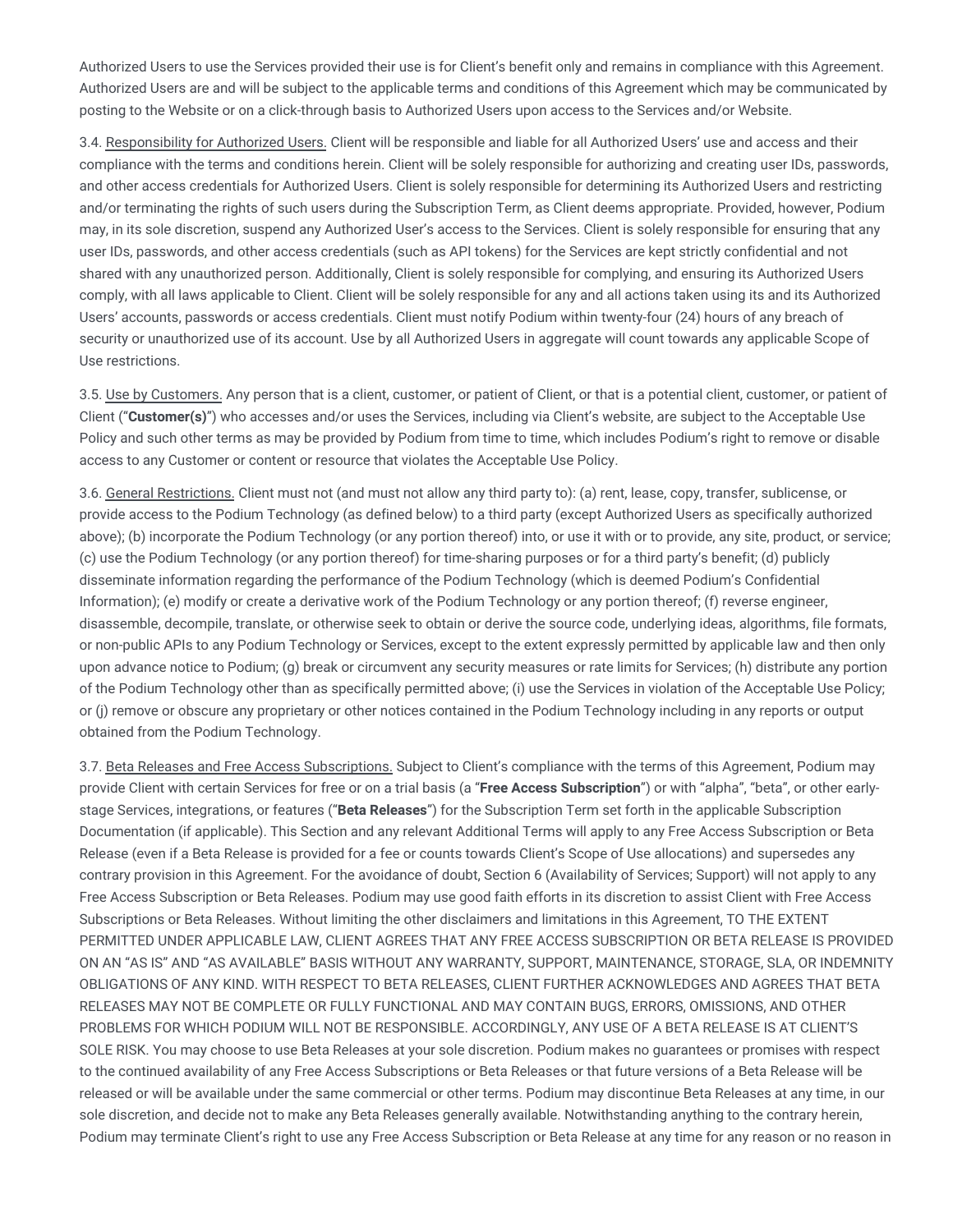Podium's sole discretion, without liability.

#### 4. **CLIENT DATA.**

4.1. Rights in Client Data. As between the parties, Client retains all right, title, and interest (including any intellectual property rights) in and to any text, images, or other content and data that Client selects or submits for use or incorporation with the Services (including without limitation, chat and message logs, Customer Data, PHI, or any Third-Party Content) ("**Client Data**"). "**Customer Data**" means data related to the identity, characteristics, and activities of Customers, collected or submitted to the Services by Client or captured by the Services. To the extent Client is a Covered Entity or a Business Associate, as those terms are defined in HIPAA, "Client Data" also includes PHI. "**Third-Party Content**" means content, data, or other materials that Client provides to the Podium Services from its third-party data providers, including through Third-Party Products (as defined below) used by Client. Client hereby grants Podium a non-exclusive, worldwide, royalty-free right and license to collect, use, copy, store, transmit, modify, and create derivative works of the Client Data solely to the extent necessary to provide the Services and related services to Client and as otherwise provided herein. Client further instructs Podium to use and disclose Client Data and Customer Data as necessary to (a) provide the Services consistent with this Agreement and Podium's Privacy Policy, including detecting, investigating, and preventing security incidents, spam, fraud, or unlawful use of the Services, and (b) respond to Client's inquiries or any technical problems and ensure the Services are working properly.

4.2. Aggregate/Anonymous Data. Client agrees that Podium will have the right to generate usage data from Client use of the Services and may aggregate anonymized Client Data ("**Aggregate/Anonymous Data**"). Notwithstanding anything to the contrary herein, the parties agree that Aggregate/Anonymous Data is Podium Technology, which Podium may use for any business purpose during or after the term of this Agreement (including without limitation to develop and improve Podium's products and services and to create and distribute reports and other materials). Podium will not distribute Aggregate/Anonymous Data in a manner that personally identifies Client or its Customers, or that would otherwise violate applicable laws. If Client and Podium have entered into a BAA, Podium will use the Aggregate/Anonymous Data only in conformity with the terms of such agreement.

4.3. Monitoring. Client understands and agrees that Podium, and any third-party platform(s) Client uses or accesses in connection with the Services, may monitor and analyze Client Data or Customer Data (including but not limited to reviews, surveys, messages, chats, etc.) to improve the Website, Services, or third-party platform; to improve Client's experience using the Website, Services, or third-party platform; to customize and communicate informational or product offerings and promotions to Client; to ensure compliance with the Acceptable Use Policy (including taking corrective action permitted therein); and/or to make the Website, Services, or third-party platform more helpful or useful to Client and other users.

4.4. Security. Podium agrees to maintain physical, technical, and organizational measures designed, in its discretion, to secure its systems from unauthorized access, use, or disclosure. If Client is a Covered Entity or Business Associate, as defined in HIPAA, Podium and Client agree to the terms of Podium's BAA (currently available at [https://www.podium.com/business-associate](https://www.podium.com/business-associate-agreement)agreement/), which may be amended from time to time, and to secure and utilize PHI in accordance with the BAA. Podium takes no responsibility and assumes no liability for any Client Data other than its express security obligations in this Section.

4.5. Storage. Podium does not provide an archiving service. During the Subscription Term, Client acknowledges that Podium may delete Client Data no longer in active use. Except for requirements that are included in any BAA entered into between Podium and Client, Podium expressly disclaims all other obligations with respect to storage.

## 5. **CLIENT OBLIGATIONS.**

5.1. Warranty. Client warrants and represents that it is in full compliance with all applicable state, federal, and international laws, rules, and regulations and that Client will not use the Services in a manner that would violate or cause Podium to violate any obligation with respect to any such laws, rules, or regulations, or amendments thereto, including but not limited to the Federal Trade Commission's Telemarketing Sales Rule, the Telephone Consumer Protection Act of 1991, the Health Insurance Portability and Accountability Act of 1996, the Gramm-Leach-Bliley Act of 1999, the CAN-SPAM Act, Do Not Call rules and prohibitions, and Canada's Anti-Spam Legislation ("CASL"). Client also warrants and represents that: (a) Client has sole ownership of any Client Data it provides to Podium, or otherwise has legal rights to provide such Client Data, and Client Data and Podium's use thereof will not violate third-party rights, including intellectual property, privacy, and publicity rights; (b) Podium's possession and/or use of the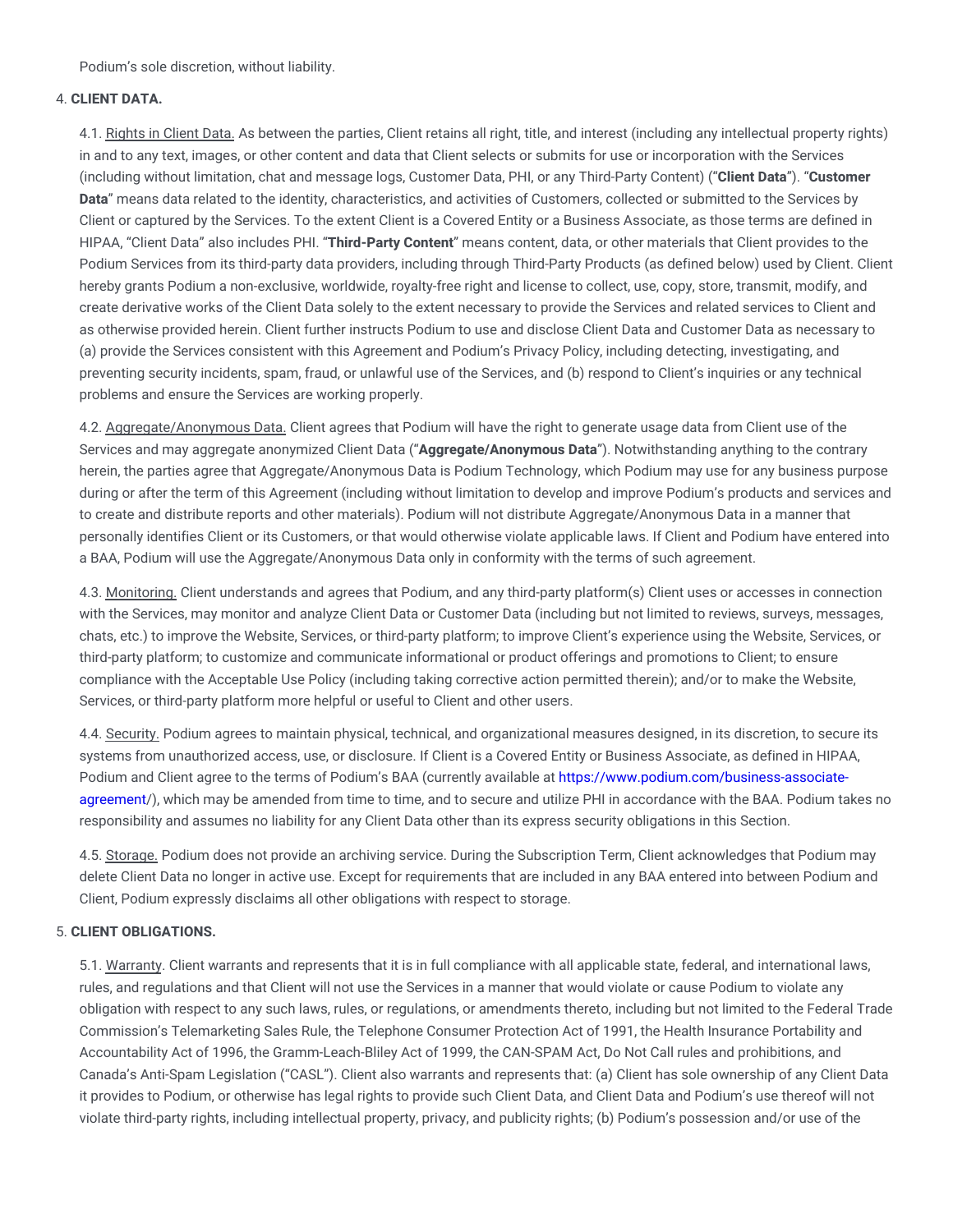Client Data on Client's behalf in connection with the Services, as contemplated hereunder, will not violate any contract, statute, or regulation; (c) any Client Data Client and/or Client's authorized representative(s) submit for publication on an online review or ratings website as a provider of goods or services will be true and accurate, and will only concern Client or the goods and/or services that Client provides; (d) Client is authorized to provide Podium with any Customer, Client, or Authorized User information it provides in connection with the Services, including any personally identifying information; and (e) Client and/or Client's authorized representative(s) will only use the Services for interaction with actual Customers. If Client receives any take-down requests or infringement notices related to Client Data or its use of Third-Party Products, it will promptly stop using these items with the Services and notify Podium immediately. Additionally, if an integration is included in the Services Client orders, Client grants Podium the right to access Client's Information or CRM system directly or through a third-party service for the purposes of fulfilling Podium's obligations under this Agreement, and Client warrants that Client is not restricted by law or applicable agreement from granting Podium such right. Podium will not be held liable for any consequences of false and/or inaccurate content published to an online review or ratings website through Podium by Client or its Authorized Users.

5.2. Customer Consent; Intended Use of the Services. Client understands and agrees that the Services are intended to allow Client to send electronic communication, including but not limited to text messages, only to Client's own current Customers who have consented to the receipt of such communications and are provided with necessary notices in accordance with applicable law and regulations. Client also understands and agrees that the Services are intended primarily to be used to send transactional and/or informational messages, not advertisements, marketing, telemarketing, or promotional messages, as such are defined in applicable laws, rules, and regulations (hereinafter, collectively "Marketing"), and that Client may use the Services to send Marketing messages only via Podium Campaigns. Accordingly, Client will for the duration of the Subscription Term: (a) provide all required disclosures to Customers and obtain all required consents and/or authorizations from Customers, based on applicable laws, prior to utilizing the Services; (b) obtain all necessary rights, releases, and consents to allow Client Data to be collected, used, and disclosed in the manner contemplated by this Agreement and to grant Podium the rights herein; and (c) send Marketing messages through Podium only via Podium Campaigns and only in compliance with all local, state, national, and international laws, regulations and industry-specific best practices, including but not limited to Do Not Call rules and prohibitions. Client agrees and acknowledges that Client is solely responsible for its compliance with applicable law and regulations and must not rely on the Services for any such compliance. Use of the Services does not guarantee compliance with applicable law or regulation and Podium expressly disclaims any liability for Client's non-compliance. Podium reserves the right to suspend or terminate Client's access to the Services or specific feature(s) of the Services if Podium believes, in its discretion, that Client has violated this Section 5.

## 6. **AVAILABILITY OF SERVICES; SUPPORT.**

6.1. Availability. Subject to the terms of this Agreement and any scheduled maintenance and unavailability caused by: (a) actions or omissions of Client; (b) failures, errors, or defects in the facilities, hardware, software, or network of Client; or (c) circumstances that constitute a force majeure event or that are beyond Podium's reasonable control, the Services will be available for access via the Website 99.0% of the time during of the applicable Subscription Term. Client's sole remedy and Podium's sole liability for failure to meet the aforementioned availability will be support in accordance with Section 6.2.

6.2. Support. Podium makes available web-based support through the Website. Additional support services may be available to Client subject to payment of applicable fees (if any), as specified in any applicable Subscription Documentation. Any support services are subject to this Agreement and Podium's applicable support policies. Podium may also provide onboarding, deployment, and other services under this Agreement. The scope, pricing, and other terms for these additional services will be set forth in the applicable Subscription Documentation. Podium's ability to deliver the Services will depend on Client's reasonable and timely cooperation and the accuracy and completeness of any information from Client needed to deliver the Services.

#### 7. **FEES AND PAYMENT.**

7.1. Fees. Unless otherwise specified on the applicable Subscription Documentation, the Services are provided on an ongoing, per-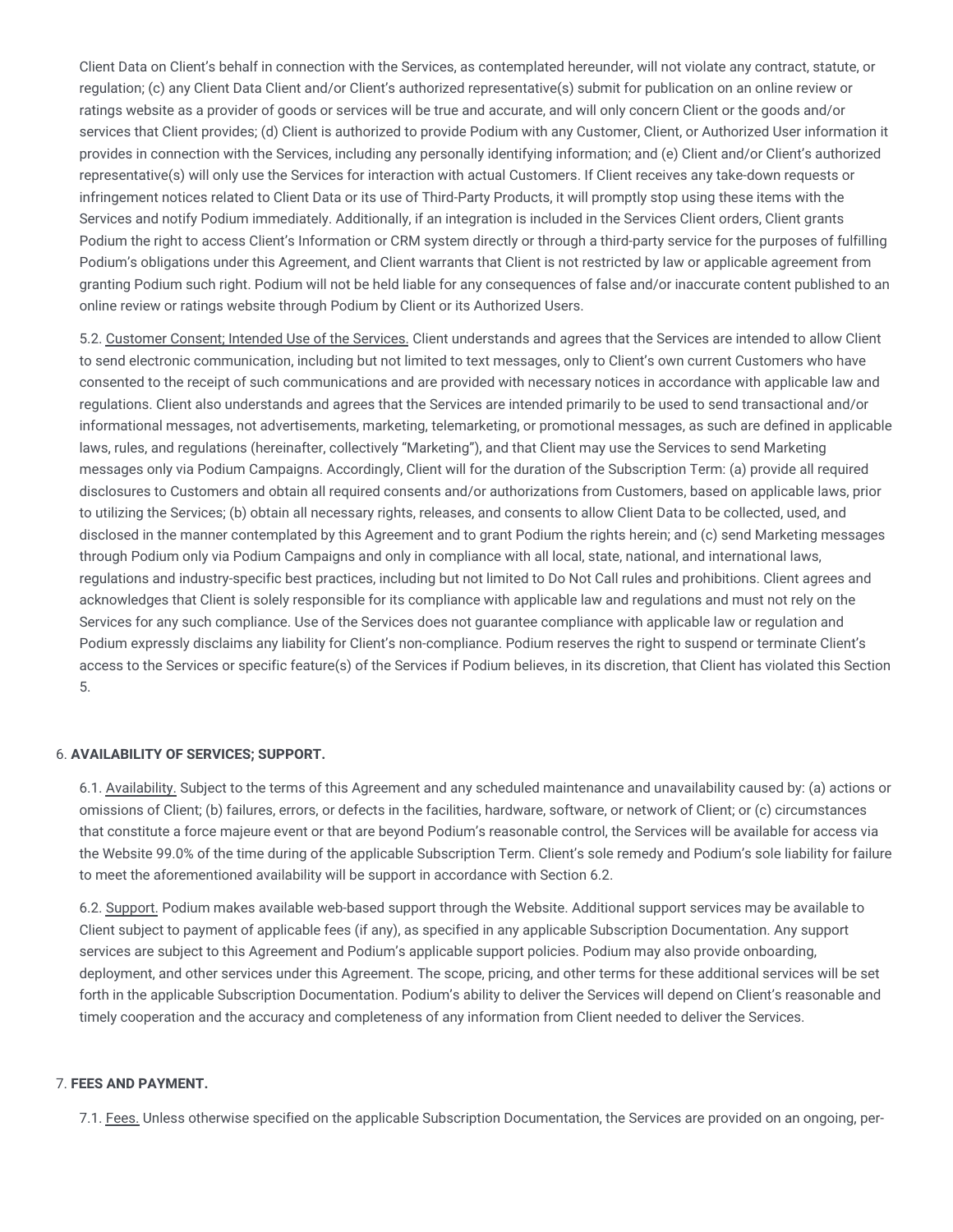license subscription-basis including automatically recurring payments for periodic charges, according to the terms and conditions referenced in the Subscription Documentation ("**Subscription**"). Client agrees to pay to Podium the fees for the Subscription to the Services or any Bundle ("**Subscription Fees**") and any additional fees (if applicable), all as set forth in the applicable Subscription Documentation or Additional Terms (collectively, the "**Fees**"). Except as otherwise specified in the applicable Subscription Documentation, unless Client terminates a Free Access Subscription prior to the lapse of the Free Access Subscription term, such Services will convert to a paid Subscription and Client agrees to pay Podium the applicable Subscription Fees according to the terms of this Agreement. Unless otherwise specified in the applicable Subscription Documentation, payment for all Fees is due within thirty (30) days of the invoice date.

7.2. Payment of Fees. Unless otherwise specified in the applicable Subscription Documentation, all Subscription Fees will be paid annually in advance, though overage fees (if any) may be charged in arrears, and all references to currency set forth herein will mean U.S. dollars, with all payments hereunder to be made in U.S. dollars. Subscription Fees are non-refundable and non-creditable, except as expressly set forth in Sections 2.3 (Modification of the Services) and 8.3 (Termination for Cause). If the payment method selected on the applicable Subscription Documentation is credit card, ACH, or direct debit, Client authorizes Podium to charge the Subscription Fees automatically, on an auto-renew basis on your Subscription Start Date (as defined below) for each subsequent Subscription Term. For the avoidance of doubt, all additional Subscription Fees for additional Services accessed by Client will be billed when the Service is first accessed by Client and automatically, on an auto-renew basis on Client's existing Subscription Start Date. The Subscription will continue unless and until you or Podium terminate your Subscription in accordance with Section 8. You must cancel your Subscription before it renews in order to avoid billing of the next periodic Subscription Fees to your account. If Client elects to pay by credit card, then you are responsible for both (a) enabling auto-recharge on your account and (b) ensuring that your account has a sufficient positive balance to cover all Fees when due. Should Podium be unable to process/receive the Fees when due and owing, payment shall be considered overdue. Podium will have the right to charge interest on all overdue amounts at the annual rate of 12%, compounded monthly, or the maximum lawful amounts, whichever is less. Additionally, after payment becomes overdue, Podium will have the right to immediately suspend Client's access to the Services and/or seek to enforce Client's payment obligations including through the use of third-party services.

7.3. Taxes. Podium's Fees are exclusive of all taxes, and Client must pay any applicable taxes or levies, whether domestic or foreign, other than taxes based on the income of Podium. Client will make tax payments to Podium to the extent amounts are included on Podium's invoices.

7.4. Fee Increase. Podium reserves the right to increase Fees for any Services, upon sixty (60) days' prior written notice, effective on the start date of your subsequent Subscription Term. Notwithstanding the foregoing, Podium may adjust the Payments Services Fees as set forth in the Payments Service Terms.

## 8. **TERM AND TERMINATION.**

8.1. Term. This Agreement is effective until the applicable Subscription Term for the Services has expired or the Subscription is terminated as expressly permitted herein. Unless otherwise stated in Client's Subscription Documentation, the initial term for any Subscription to the Services is twelve (12) months and will automatically renew for subsequent periods of equal duration (the "**Subscription Term**"), unless either party gives written notice of non-renewal at least one (1) month before the end of the thencurrent Subscription Term. Client may give notice of non-renewal by sending an email to support@podium.com. If no Subscription start date is specified on the applicable Subscription Documentation, the Subscription starts when Client first obtains access to the Services ("**Subscription Start Date**"). By agreeing to any Subscription Documentation, Client is agreeing to pay applicable fees for the entire Subscription Term. Client cannot cancel or terminate a Subscription Term except as expressly permitted by Section 8.3 (Termination for Cause).

8.2. Suspension of Services. Podium may suspend Client's access to the Services if: (a) Client's account is overdue, or (b) Client has exceeded its Scope of Use limits. Podium may also suspend Client's access to the Services, remove Client Data, or disable Third-Party Products if it determines that: (i) Client has breached Sections 3 (Use Rights; Restrictions) or 5 (Client Obligations); or (ii) suspension is necessary to prevent harm or liability to other clients of Podium or third parties or to preserve the security, stability, availability, or integrity of the Services. Podium will have no liability for taking action as permitted above. For avoidance of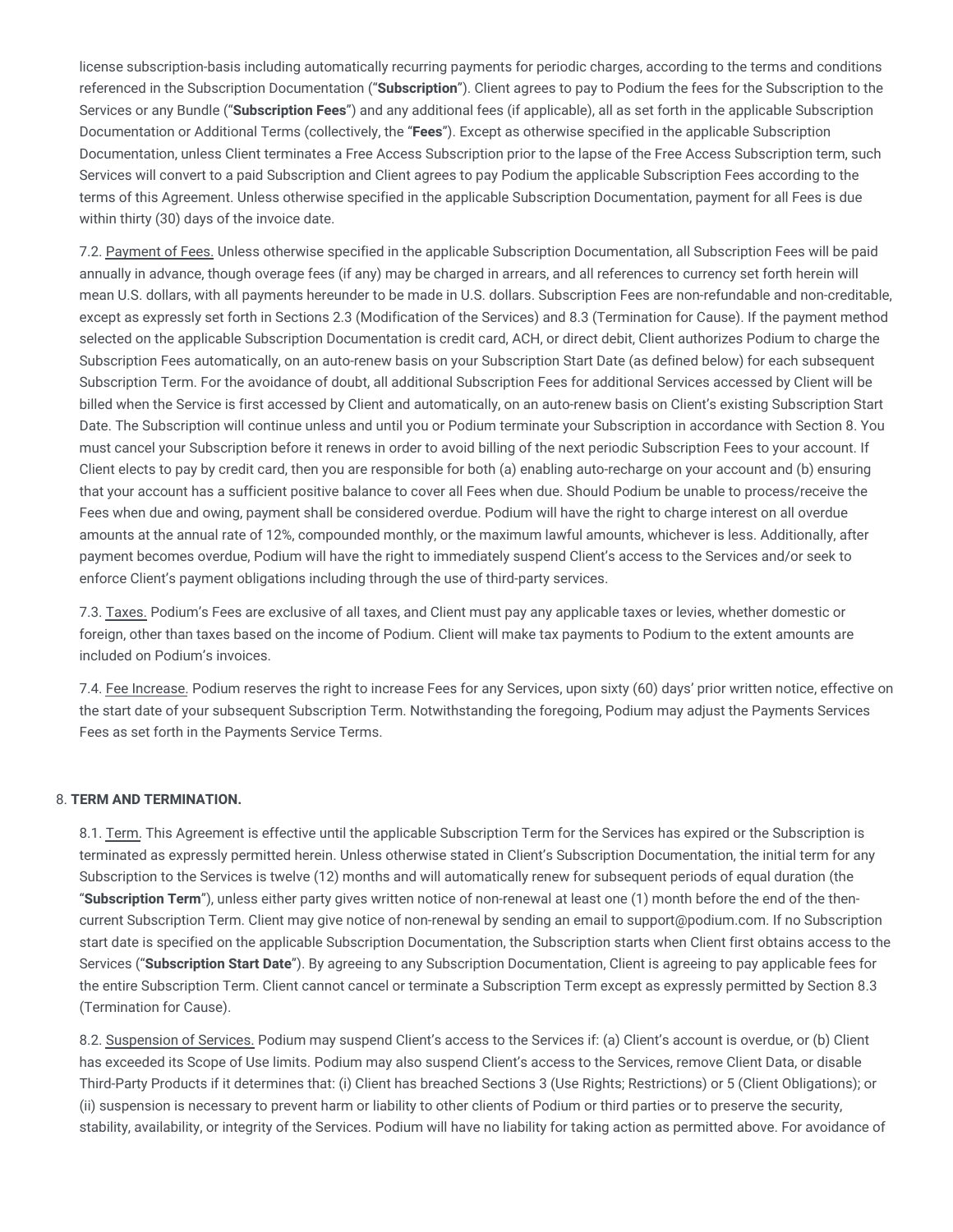doubt, Client will remain responsible for payment of Fees during any suspension period. Unless this Agreement has been terminated, Podium will cooperate with Client to restore access to the Services once it verifies that Client has resolved the condition requiring suspension.

8.3. Termination for Cause. Either party may terminate this Agreement, including any related Subscription Documentation, if the other party: (a) fails to cure any material breach of this Agreement (including a failure to pay fees) within thirty (30) days after written notice detailing the breach; (b) ceases operation without a successor; or (c) seeks protection under any bankruptcy, receivership, trust deed, creditors' arrangement, composition, or comparable proceeding, or if any such proceeding is instituted against that party (and not dismissed within sixty (60) days thereafter). If Client terminates during the Subscription Term for any reason other than the foregoing, Client will be responsible for the Fees due for the entire Subscription Term. Podium may also terminate this Agreement or any related Subscription Documentation immediately if Client breaches Sections 3 (Use Rights; Restrictions) or 5 (Client Obligations), for repeated violations of other Sections of this Agreement, or if applicable, a breach of the parties' BAA.

8.4. Effect of Termination. Upon any expiration or termination of this Agreement or any Subscription Documentation: (a) Client's license rights will terminate and it must immediately cease use of the Services (including any related Podium Technology) and delete (or, at Podium's request, return) any and all copies of any Podium documentation, scripts, passwords or access codes, and any other Podium Confidential Information in Client's possession, custody, or control and (b) Client's right to access any Client Data in the applicable Services will cease, and unless otherwise precluded by a BAA, Podium may delete any such data in its possession at any time. If Podium terminates this Agreement for cause as provided in Section 8.3 (Termination for Cause), any payments for the remaining portion of the Subscription Term will become due and must be paid immediately by Client. Except where this Agreement specifies an exclusive remedy, all remedies under this Agreement, including termination or suspension, are cumulative and not exclusive of any other rights or remedies that may be available to a party.

8.5. Survival. The following Sections survive any expiration or termination of this Agreement: 1 (Definitions); 3 (Use Rights; Restrictions); 4 (Client Data); 7 (Fees and Payment); 8 (Term and Termination); 9 (Confidential Information); 10 (Podium Technology); 11 (Third-Party Products and Integrations); 12 (Indemnification); 13 (Disclaimers); 14 (Limitations of Liability); 15 (Dispute Resolution); and 16 (General).

# 9. **CONFIDENTIAL INFORMATION.**

9.1. Obligation of Confidentiality. Except as otherwise expressly permitted in this Agreement, each party (as the receiving party) must: (a) hold in confidence and not disclose the other party's Confidential Information to third parties; and (b) use the other party's Confidential Information only as necessary to fulfill its obligations and exercise its rights under this Agreement. Each party may share the other party's Confidential Information with its employees, agents, contractors, or subcontractors having a legitimate need to know (which, for Podium, includes the subcontractors referenced in Section 16.4), provided that such party remains responsible for any recipient's compliance with the terms of this Section 9 and these recipients are bound to confidentiality obligations no less protective than this Section.

9.2. Exclusions. These confidentiality obligations do not apply to (and Confidential Information does not include) information that: (a) is or becomes public knowledge through no fault of the receiving party; (b) was known by the receiving party prior to receipt of the Confidential Information; (c) is rightfully obtained by the receiving party from a third party without breach of any confidentiality obligation; or (d) is independently developed by the receiving party without using the disclosing party's Confidential Information. A party may also disclose the other party's Confidential Information to the extent required by law or court order, provided it gives advance notice (if permitted by law) and cooperates in any effort by the other party to obtain confidential treatment for the information.

9.3. Remedies. The parties acknowledge that disclosure of Confidential Information may cause substantial harm for which damages alone may be an insufficient remedy, and so upon breach of this Section each party is entitled to seek appropriate equitable relief in addition to any other remedies it may have at law.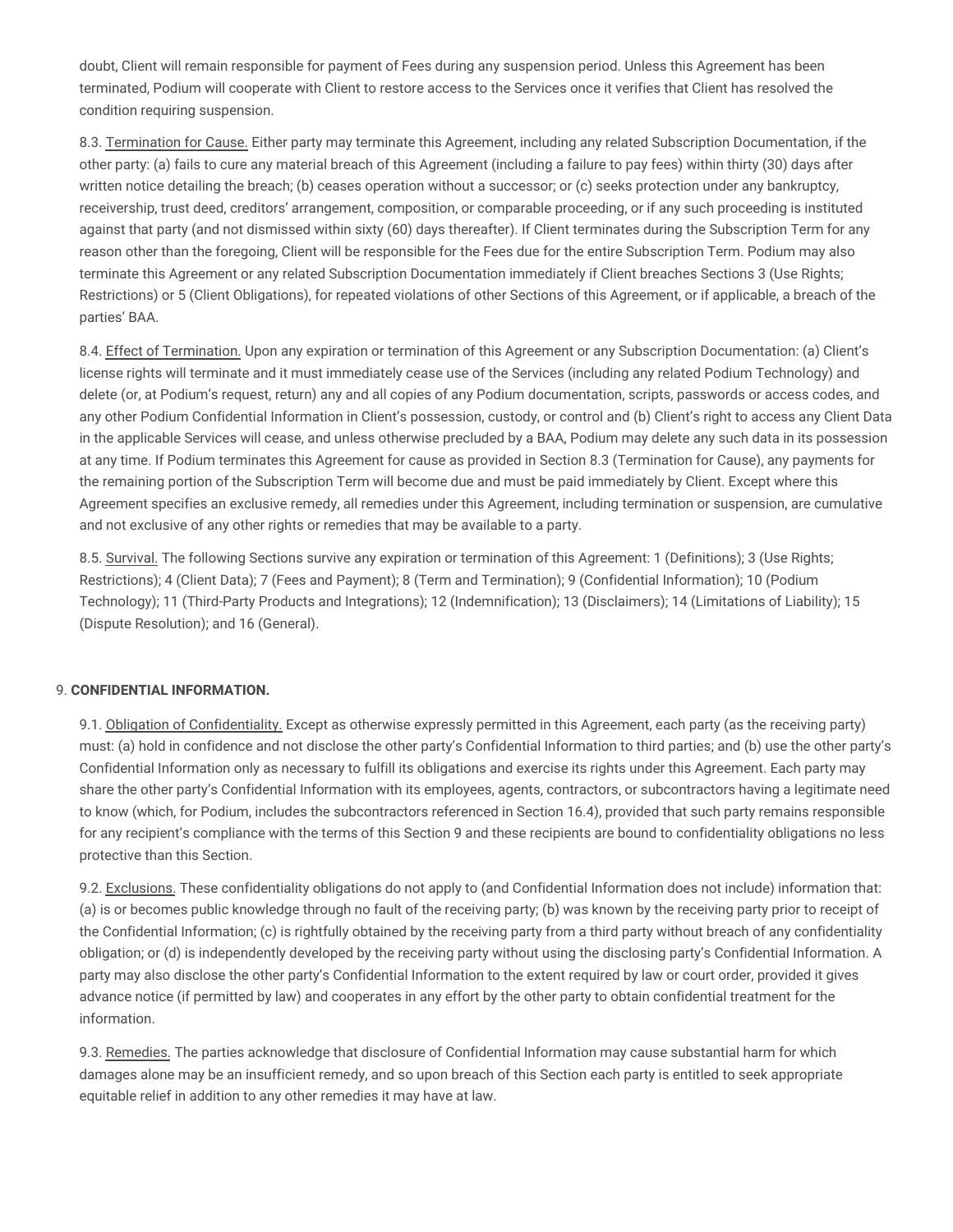#### 10. **PODIUM TECHNOLOGY.**

10.1. Ownership and Updates. By accepting this Agreement, Client acknowledges that it is obtaining only a limited right to use the Services and irrespective of any use of the words "purchase", "sale", or similar terms, no ownership rights are transferred to Client under this Agreement and, except as expressly permitted by such limited right, Client may not make any use of Podium Technology. Client agrees that Podium (or its suppliers) exclusively retains all rights, title, and interest (including all intellectual property rights) in and to all Services, products, any and all related documentation, software, technology, code, know-how, logos, trademarks, service marks, and templates (including in any reports or output obtained from the Services), anything delivered as part of support, materials or other services, and any updates, modifications, or derivative works of any of the foregoing, including as may incorporate any Feedback (as defined below) ("**Podium Technology**") provided by Podium (which is deemed Podium's Confidential Information) and reserves any licenses not specifically granted herein. Furthermore, Podium exclusively owns and reserves all right, title, and interest in and to Podium's Confidential Information and any data, in anonymized or aggregated form that does not identify you, any end users, or any natural person, generated or derived from the use or operation of the Services, including volumes, frequencies, bounce rates, and performance results for the Services. The Services are offered as an on-line, hosted product. Accordingly, Client acknowledges and agrees that it has no right to obtain a copy of the software behind any Services and that Podium at its option may make updates, bug fixes, modifications, or improvements to the Services from time-to-time.

10.2. Feedback. If Client elects to provide any suggestions, comments, improvements, information, ideas, or other feedback or related materials to Podium (collectively, "**Feedback**"), Client hereby grants Podium a worldwide, perpetual, non-revocable, sublicensable, royalty-free right, and license to use, copy, disclose, license, distribute, and exploit any such Feedback in any manner without any obligation, payment, or restriction based on intellectual property rights or otherwise. Nothing in this Agreement limits Podium's right to independently use, develop, evaluate, or market products, whether incorporating Feedback or otherwise.

#### 11. **THIRD-PARTY PRODUCTS AND INTEGRATIONS.**

Podium may, from time to time, contract with third-party service providers to facilitate certain features of the Services, as described in this Agreement. Podium may also allow or facilitate Client to make arrangements with other third-party providers that provide products or services in connection with, but which are not included in, the Services as described in this Agreement. If Client elects to use applications, integrations, add-ons, software, code, online services, systems, and other products that are not Podium Technology ("**Third-Party Products**") in connection with the Services, those products may make Third-Party Content available to Client and may access Client's instance of the Services, including Client Data. Client agrees and acknowledges that use of such Third-Party Products may require Client to enter into separate terms and conditions with such third-party. Podium is not a party to any such terms and will not be liable thereunder. Podium does not warrant or support Third-Party Products or Third-Party Content and disclaims all responsibility and liability for these items and their access to the Services, including their modification, deletion, disclosure, or collection of Client Data. Podium is not responsible in any way for Client Data once it is transmitted, copied, or removed from the Services.

#### 12. **INDEMNIFICATION.**

12.1. Indemnification by Client. Client will indemnify and hold harmless Podium and its officers, directors, employees, consultants, affiliates, subsidiaries, and agents (together, the "**Podium Entities**") from and against any third-party claims and related costs, damages, liabilities, and expenses (including reasonable attorney's fees) arising from or pertaining to: (a) your unauthorized use of, or misuse of, the Services; (b) your violation of any applicable law or third party right, including any intellectual property right or publicity, confidentiality, other property, or privacy right; (c) any dispute or issue between you and any third party (including your Customers); (d) any demand, dispute, or issue (including without limitation fee disputes) between you and any Payment Service Provider(s) (as defined in the applicable Additional Terms); (e) any Client Data; (f) Podium's use, as contemplated in this Agreement, of any information provided to Podium by you or your Customers; (g) breach or alleged breach of this Agreement, including Client's warranties and obligations; (h) any claim of a governmental entity or other party that you have violated any law, rule, or regulation; or, (i) if applicable, alleged breach or breach of Client's obligations contained in the BAA. Client also agrees to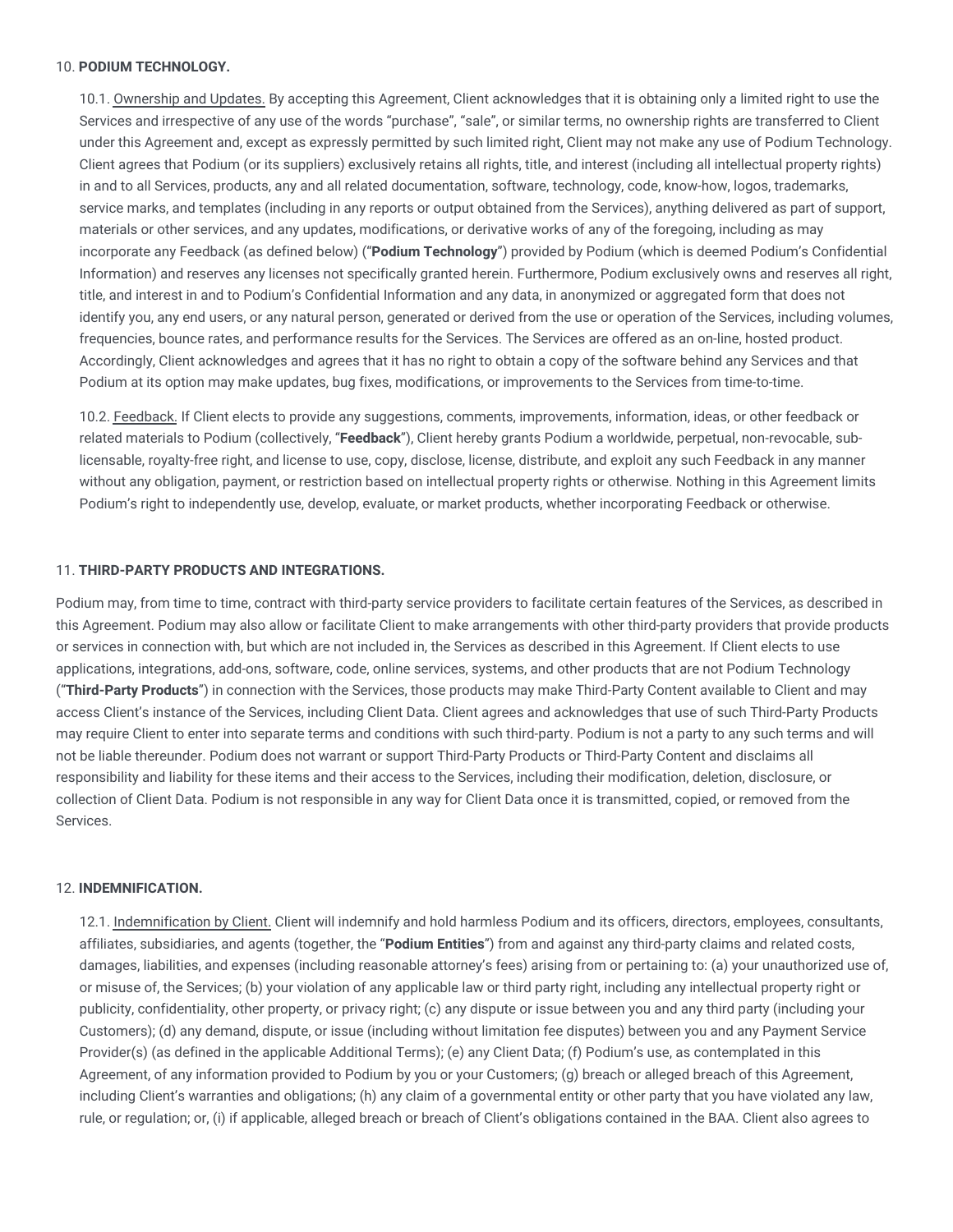defend the Podium Entities against these claims at Podium's request, but Podium may participate in any claim through counsel of its own choosing and the parties will reasonably cooperate on any defense. In the event Podium assumes exclusive defense of such claims, Client agrees to cooperate with our defense of any such claims. Client may not settle any claim without Podium's prior written consent if the settlement does not fully release Podium from liability or would require Podium to admit fault, pay any amounts, or take or refrain from taking any action.

12.2. Indemnification by Podium. Podium will indemnify and hold Client harmless from and against any third-party claims and related costs, damages, liabilities, and expenses (including reasonable attorney's fees) arising from or pertaining to (a) Podium's gross negligence or willful misconduct; or (b) Podium's infringement, misappropriation, or violation of a third party's intellectual property rights. Podium also agrees to defend Client against these claims at Client's request, but Client may participate in any claim through counsel of its own choosing and the Parties will reasonably cooperate on any defense. Podium must not settle any claim without Client's prior written consent if the settlement does not fully release Client from liability or would require Client to admit fault, pay any amounts, or take or refrain from taking any action.

12.3. Exclusions to Podium's Indemnification. Podium will not be required to indemnify Client in the event of: (a) modification of the Services by Client, its Authorized Users, affiliates, employees, or contractors in conflict with Client's obligations or as a result of any prohibited activity under this Agreement, (b) use of the Services in a manner inconsistent with this Agreement, the Acceptable Use Policy, the Additional Terms, the Subscription Documentation, or any other agreement related to this Agreement, or (c) use of the Services in combination with any other application, product, or service not provided by Podium if such claim would not have occurred without such combination.

# 13. **DISCLAIMERS.**

13.1. EXCEPT AS PROVIDED EXPRESSLY HEREIN, ALL PODIUM TECHNOLOGY AND RELATED SERVICES, MATERIALS, AND CONTENT AVAILABLE THROUGH THE PODIUM TECHNOLOGY ARE PROVIDED "AS IS" AND ON AN "AS AVAILABLE" BASIS. NEITHER PODIUM NOR ITS SUPPLIERS MAKE ANY WARRANTIES, EXPRESS OR IMPLIED, STATUTORY, OR OTHERWISE, INCLUDING BUT NOT LIMITED TO WARRANTIES OF MERCHANTABILITY, TITLE, FITNESS FOR A PARTICULAR PURPOSE, OR NONINFRINGEMENT. PODIUM MAKES NO REPRESENTATION, WARRANTY, OR GUARANTEE THAT PODIUM TECHNOLOGY WILL MEET CLIENT'S REQUIREMENTS OR EXPECTATIONS, THAT CLIENT DATA WILL BE ACCURATE, COMPLETE, OR PRESERVED WITHOUT LOSS, OR THAT PODIUM TECHNOLOGY WILL BE SECURE, TIMELY, UNINTERRUPTED, OR ERROR-FREE, AND PODIUM DOES NOT WARRANT THAT ANY OF THOSE ISSUES WILL BE CORRECTED. PODIUM WILL NOT BE RESPONSIBLE OR LIABLE IN ANY MANNER FOR ANY CLIENT PROPERTIES, THIRD-PARTY PRODUCTS, THIRD-PARTY CONTENT, OR NON-PODIUM SERVICES (INCLUDING FOR ANY DELAYS, INTERRUPTIONS, TRANSMISSION ERRORS, SECURITY FAILURES, AND OTHER PROBLEMS CAUSED BY THESE ITEMS), FOR THE COLLECTION, USE, AND DISCLOSURE OF CLIENT DATA AUTHORIZED BY THIS AGREEMENT, OR FOR DECISIONS OR ACTIONS TAKEN (OR NOT TAKEN) BY CLIENT BASED UPON PODIUM TECHNOLOGY OR PODIUM'S RELATED SERVICES (INCLUDING CHANGES TO CLIENT PROPERTIES). THE DISCLAIMERS IN THIS SECTION WILL APPLY TO THE MAXIMUM EXTENT NOT PROHIBITED BY APPLICABLE LAW, NOTWITHSTANDING ANYTHING TO THE CONTRARY HEREIN. CLIENT MAY HAVE OTHER STATUTORY RIGHTS. HOWEVER, ANY STATUTORILY REQUIRED WARRANTIES UNDER APPLICABLE LAW, IF ANY, SHALL BE LIMITED TO THE SHORTEST PERIOD AND MAXIMUM EXTENT PERMITTED BY LAW.

13.2. NO ADVICE OR INFORMATION, WHETHER ORAL OR WRITTEN, OBTAINED BY YOU FROM THE SERVICES OR PODIUM ENTITIES OR ANY MATERIALS OR CONTENT AVAILABLE THROUGH THE SERVICES WILL CREATE ANY WARRANTY REGARDING ANY OF THE PODIUM ENTITIES OR THE SERVICES THAT IS NOT EXPRESSLY STATED IN THESE TERMS. PODIUM DOES NOT PROVIDE ITS CLIENTS WITH LEGAL ADVICE REGARDING DATA PRIVACY OR COMPLIANCE WITH RELEVANT LAW IN ANY JURISDICTION, AND ANY STATEMENTS MADE BY PODIUM TO ITS CLIENT(S) DOES NOT CONSTITUTE LEGAL ADVICE. USE OF THE SERVICES DOES NOT GUARANTEE COMPLIANCE WITH APPLICABLE LAWS IN ANY JURISDICTION.

# 14. **LIMITATIONS OF LIABILITY.**

TO THE MAXIMUM EXTENT NOT PROHIBITED BY APPLICABLE LAW, IN NO EVENT WILL PODIUM OR ITS SUPPLIERS BE LIABLE FOR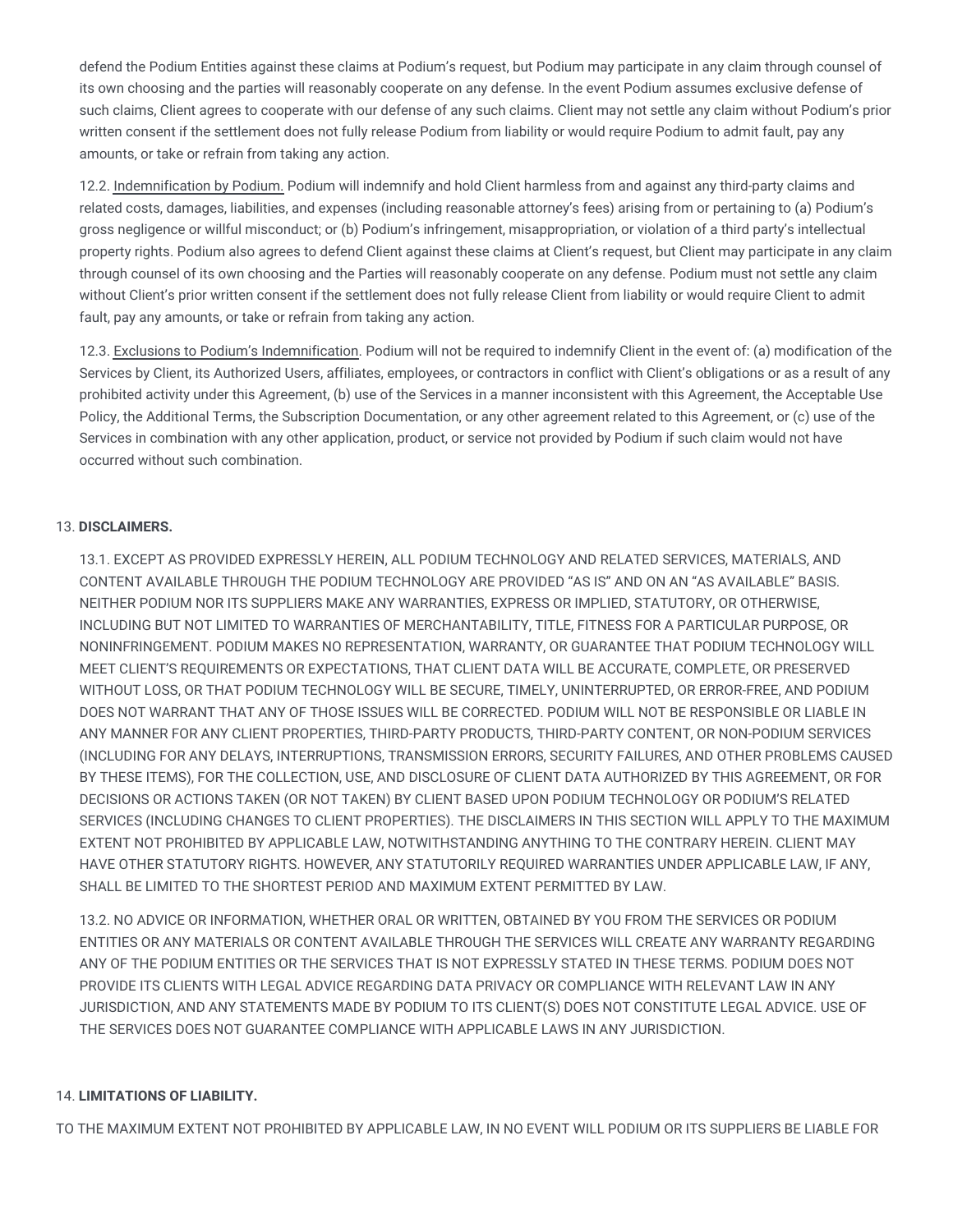ANY LOSS OF USE, LOST OR INACCURATE DATA, INTERRUPTION OF BUSINESS, LOST PROFITS, COSTS OF DELAY, REPUTATIONAL HARM, OR ANY INDIRECT, SPECIAL, INCIDENTAL, COVER, RELIANCE, OR CONSEQUENTIAL DAMAGES OF ANY KIND, HOWEVER CAUSED, EVEN IF INFORMED IN ADVANCE OF THE POSSIBILITY OF SUCH DAMAGES. IN NO EVENT WILL PODIUM'S OR ITS SUPPLIERS' TOTAL LIABILITY EXCEED IN AGGREGATE THE AMOUNT ACTUALLY PAID BY CLIENT TO PODIUM FOR THE APPLICABLE SERVICE(S) OR RELATED SERVICE(S) IN THE TWELVE (12) MONTHS PRECEDING THE CLAIM. FOR FREE ACCESS SUBSCRIPTIONS OR BETA RELEASES PROVIDED WITHOUT CHARGE, PODIUM'S TOTAL LIABILITY WILL NOT EXCEED IN AGGREGATE FIFTY U.S. DOLLARS (\$50.00 US). NOTWITHSTANDING THE FOREGOING, NONE OF THE LIMITATIONS IN THIS SECTION 14 EXCLUDES EITHER PARTY'S LIABILITY FOR FRAUD OR FOR DEATH OR PERSONAL INJURY TO THE EXTENT CAUSED BY A PARTY'S NEGLIGENCE. IN ADDITION, THE LAWS IN SOME JURISDICTIONS MAY NOT ALLOW SOME OF THE LIMITATIONS OF LIABILITY IN THIS SECTION. IF ANY OF THESE LAWS IS FOUND TO APPLY TO THIS AGREEMENT, THIS SECTION 14 WILL APPLY TO THE MAXIMUM EXTENT NOT PROHIBITED BY SUCH LAW. EACH PARTY ACKNOWLEDGES AND AGREES THAT THIS SECTION 14 IS A FUNDAMENTAL BASIS OF THE BARGAIN AND A REASONABLE ALLOCATION OF RISK BETWEEN THE PARTIES AND WILL SURVIVE AND APPLY TO ANY CLAIMS ARISING OUT OF OR RELATED TO THIS AGREEMENT, ANY PODIUM TECHNOLOGY, OR ANY RELATED SERVICES, REGARDLESS OF THE THEORY OF LIABILITY (CONTRACT, TORT, STRICT LIABILITY, OR OTHERWISE), EVEN IF ANY LIMITED REMEDY IN THIS AGREEMENT IS FOUND TO HAVE FAILED OF ITS ESSENTIAL PURPOSE. EACH PROVISION OF THESE TERMS THAT PROVIDES FOR A LIMITATION OF LIABILITY, DISCLAIMER OF WARRANTIES, OR EXCLUSION OF DAMAGES IS INTENDED TO AND DOES ALLOCATE THE RISKS BETWEEN THE PARTIES UNDER THESE TERMS. THIS ALLOCATION IS AN ESSENTIAL ELEMENT OF THE BASIS OF THE BARGAIN BETWEEN THE PARTIES. EACH OF THESE PROVISIONS IS SEVERABLE AND INDEPENDENT OF ALL OTHER PROVISIONS OF THESE TERMS. THE LIMITATIONS IN THIS SECTION 14 WILL APPLY EVEN IF ANY LIMITED REMEDY FAILS OF ITS ESSENTIAL PURPOSE.

## 15. **DISPUTE RESOLUTION.**

If a dispute arises between the parties related to this Agreement or the Services provided therefrom, and the dispute cannot be settled through informal negotiations, the parties agree to resolve their dispute (referred to herein as "Claim(s)") as follows:

15.1. Mediation. The parties agree to participate in mediation to settle their Claims in accordance with the rules and procedures found in Utah Code § 78B-10-101 et seq. (Utah Uniform Mediation Act and referred to as "UUMA") and this Agreement before a party can file a judicial action, whether in a court of law, an administrative body, government agency, or otherwise. If there are any conflicting provisions between UUMA and this Agreement, the provisions in this Agreement will govern.

15.1.1. Notice. Mediation must be conducted within sixty (60) days from a party receiving written notice of Claims from a complaining party. The notice must contain a detailed description of the nature of the Claims and the requested relief sought.

15.1.2. Mediator Selection and Mediator Fees. A neutral mediator will be selected as mutually agreed upon by the parties. The mediator's fees and costs will be paid to the mediator at the end of mediation, with both parties equally sharing the mediation costs and paying their own legal fees and costs.

15.1.3. Location. Mediation will occur in Salt Lake City, Utah.

15.2. Judicial Action. If the parties are unable to resolve the Claim pursuant to the mandatory mediation referenced above (or if one of the parties refuses to participate in the mandatory mediation or fails to respond to a complaining party's request for mediation), the parties may subsequently file a judicial action.

15.3. Disputes Not Subject to the Mediation Process. The following claims or actions are not subject to the mandatory mediation provisions of this Section 15:

15.3.1. A request for an order of injunctive relief and any related incidental damages;

15.3.2. A request for an order to prevent the disclosure of or misuse of Confidential Information or Trade Secrets; and/or

15.3.3. Enforcement of Client's payment obligations as set forth under Section 7.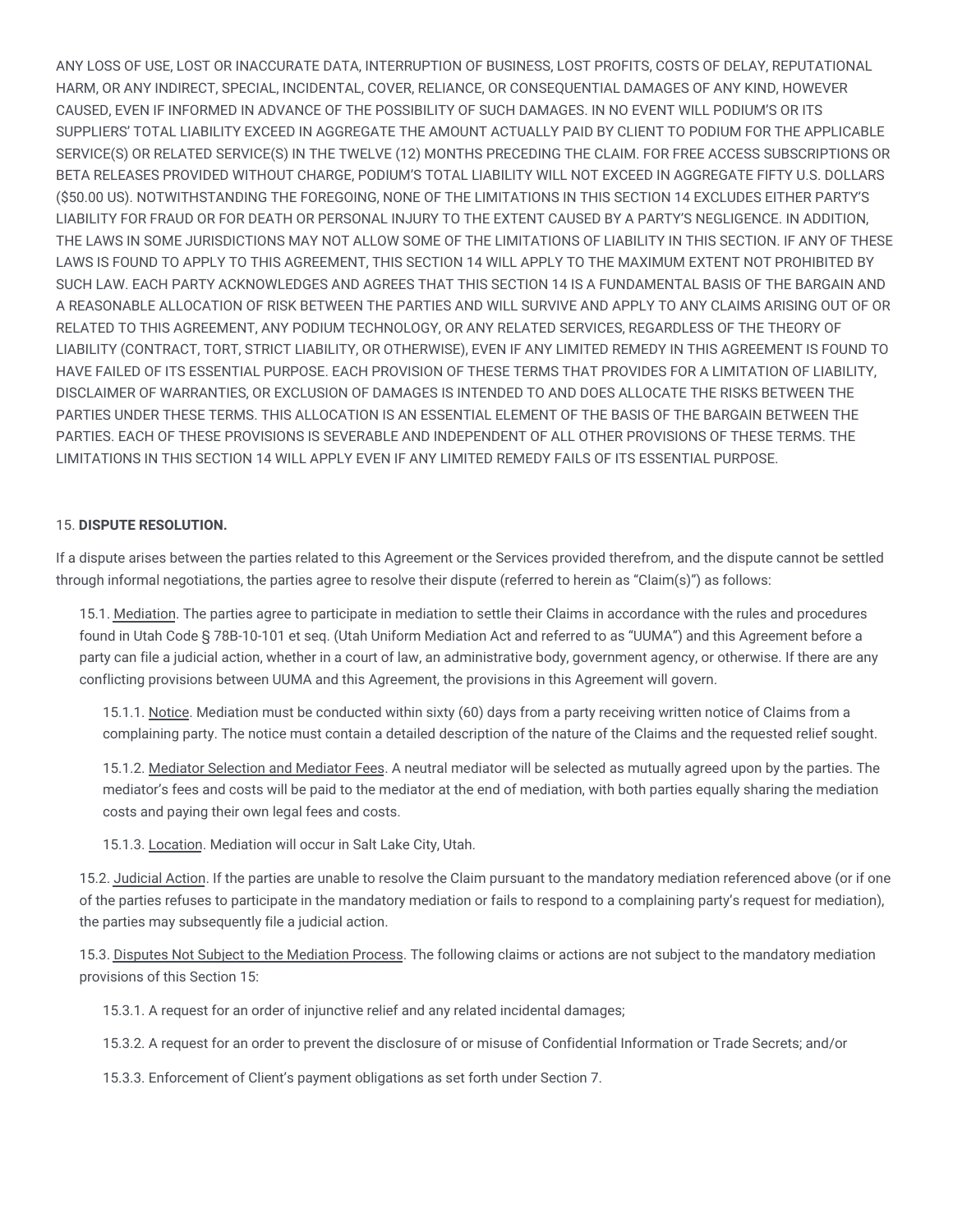## 16. **GENERAL.**

16.1. Assignment. This Agreement will bind and inure to the benefit of each party's permitted successors and assigns. Neither party may assign this Agreement without the advance written consent of the other party, except that Podium may assign this Agreement without consent to an affiliate or in connection with a merger, reorganization, acquisition or other transfer of all or substantially all of its assets or voting securities. Any attempt to transfer or assign this Agreement except as expressly authorized under this Section 16.1 will be null and void.

16.2. Notices. Any notice or communication to Podium under this Agreement must be in writing. Client must send any notices under this Agreement (including breach notices) to Podium [Headquarters](https://www.podium.com/contact-us/) and include "Attn. Legal Department" in the subject line. Podium may send notices to the e-mail addresses on Client's account or, at Podium's option, to Client's last-known postal address. Podium may also provide operational notices regarding the Services or other business-related notices through conspicuous posting of such notice on Podium's Website or the Services. Each party hereby consents to receipt of electronic notices and agrees that any notices, agreements, disclosures, or other communications that we send to you electronically will satisfy any legal communication requirements, including that those communications be in writing. Podium is not responsible for any automatic filtering Client or its network provider may apply to email notifications.

16.3. Publicity. Unless otherwise specified in the applicable Subscription Documentation, Podium may use Client's name, logo, and marks to identify Client as a Podium Client on Podium's website and other marketing materials.

16.4. Subcontractors. Podium may use subcontractors and permit them to exercise the rights granted to Podium in order to provide the Services and related services under this Agreement.

16.5. Subpoenas. Nothing in this Agreement prevents Podium from disclosing Client Data to the extent required by law, subpoenas, or court orders, but Podium will use commercially reasonable efforts to notify Client where permitted to do so.

16.6. Independent Contractors. The parties to this Agreement are independent contractors, and this Agreement does not create a partnership, joint venture, employment, franchise, or agency relationship. Neither party has the power to bind the other or incur obligations on the other party's behalf without the other party's prior written consent.

16.7. Force Majeure. Neither party will be liable for any delay or failure to perform its obligations under this Agreement (except payment obligations) if the delay or failure is due to causes beyond its reasonable control, such as a strike, blockade, war, act of terrorism, riot, natural disaster, disruption in transportation systems, disruption of labor force, national or state emergency, epidemic, pandemic, communicable disease outbreak, failure or reduction of power or telecommunications or data networks or services, or government act or order.

16.8. Amendments; Waivers. Podium may update or modify these Terms (including the Additional Terms and any referenced policies and other documents) from time to time by posting a revised version on the Website or Services or by notification via the email associated with your account. If a change to these Terms materially modifies your rights or obligations, you may be required to click through the updated Terms to show acceptance and to continue to use the Services. Material modifications are effective upon the earlier of your acceptance of the modified Terms or upon your next subsequent Subscription Term. Immaterial modifications will become effective upon posting or notification, and continued use of the Services or Website, following the update, will constitute acceptance of the updated Terms. If Client does not agree to the updated Terms, Client will no longer have the right to use the Services. Except as otherwise described in this Section, any modification or amendment to this Agreement must be made in writing and signed by a duly authorized representative of each party (each in its discretion). No waiver will be implied from conduct or failure to enforce or exercise rights under this Agreement. No waiver of any provision of this Agreement will constitute a waiver of any other provision, whether or not similar, nor will any waiver constitute a continuing waiver. Failure to enforce any provision of this Agreement will not operate as a waiver of such provision or any other provision or of the right to enforce such provision or any other provision. Waivers must be made in writing and executed by a duly authorized representative of the waiving party.

16.9. Headings. The headings used in this Agreement are for ease of reference only. They are not intended as a complete restatement of the matters contained under each heading, and you acknowledge that you have read and understand all the text of this Agreement, and not just the headings.